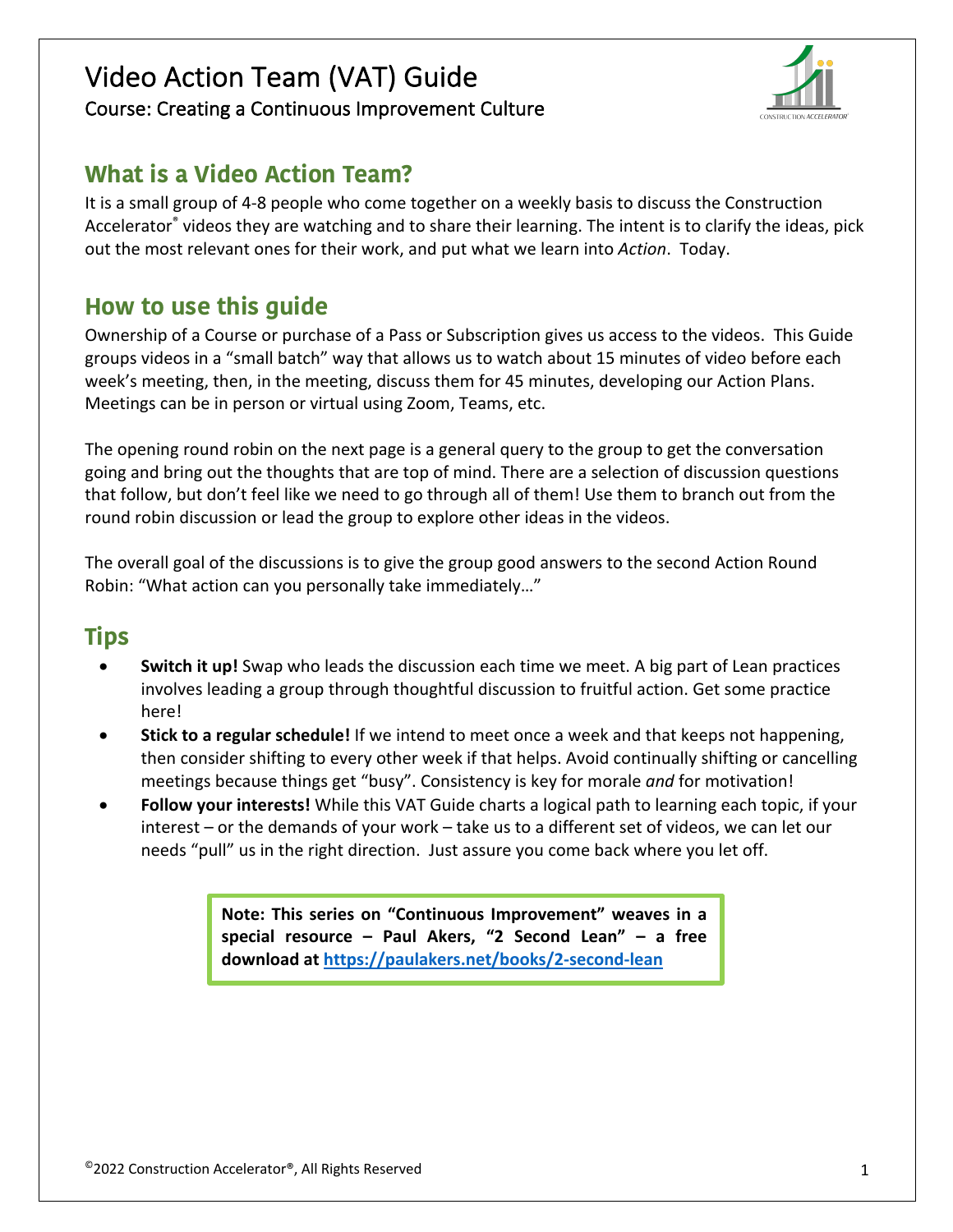# Video Action Team (VAT) Guide Course: Creating a Continuous Improvement Culture **Session 1: What is Continuous Improvement for YOU?**

### **PREPARATION**

**WATCH 2 Videos: "What is Continuous Improvement?" (in green) and "What Creates Your Culture?" (in yellow)**

**READ: "2 Second Lean"** by Paul Akers, Chapter 1 (pages<sup>1</sup> 11-14) and Chapter 5 (pages 28-35) – free download at https://paulakers.net/books/2-second-lean

**DO: The first 2 Action Items:** (1) Think about your daily routine. Getting ready to go to work, the things you do at work, the people you talk to, the things you must do. Imagine all the time things take or the things that frustrate you. What "bugs you" in your daily life? It can be related to work or your personal life. Be very specific and candid. Nothing is too small or too large. **Type in your list in the first Action Item of the Continuous Improvement Topic in Construction Accelerator or upload your document there.**

(2) Before the session, talk to one or two other people about work. Beyond the paycheck and employee benefits, what motivates you? What drives you to do better? What increases that sense of motivation for each of you? **Type in a brief summary in Construction Accelerator Action Item #2 of anything noteworthy you realized about yourself or others.**

### **OPENING ROUND ROBIN**

- What was the most important or interesting point in these videos from your perspective?
- Was there something you didn't understand or didn't agree with?

#### **DISCUSSION QUESTIONS (Choose from these, let the discussion flow.)**

- What is Kaizen? (Note: we don't often use Japanese terms, but this is one you should know.)
- What can you improve in your own work? What bugs you?
- How continuous is Continuous Improvement? How can you possibly do that?
- What are a couple of words to describe OUR culture?
- What behaviors and values do you think we expect and promote?
- Do we celebrate team wins and meeting goals? How often?
- What motivates YOU? Is that extrinsic or intrinsic?
- What motivates your boss? Your colleagues?
- What is our purpose in this organization? Our reason for being?
- Do you feel your ideas are valued?
- Do you feel you have room to grow? To succeed or fail?
- Why bother continuously improving?
- What's wrong with "if it ain't broke, don't fix it"?

### **ACTION ROUND ROBIN**

- What action can you personally take immediately from what you learned in this discussion?
- What action can you or your team take to make at least one slight improvement tomorrow?



|   | Continuous Improvement - You and Your Team                       | ۵     |
|---|------------------------------------------------------------------|-------|
|   | elect Topic:                                                     |       |
|   | Creating a Continuous Improvement Culture                        | ٠     |
|   |                                                                  |       |
|   | <b>CREATING A CONTINUOUS IMPROVEMENT</b><br><b>CULTURE</b>       |       |
| D | <b>What is Continuous Improvement</b>                            | 02:34 |
| D | <b>What Creates Your Culture</b>                                 | 06:32 |
| D | Using Continuous Improvement to Shape your<br>Culture            | 05:42 |
| ٥ | Stories from the Field: One Small Improvement<br>Changed my Life | 04:09 |
| d | <b>Daily Improvement (Kaizen) Examples</b>                       | 04:13 |
| D | <b>Problems and Tips!</b>                                        | 03:35 |

**Select Course** 

 $1$  "Pages" refer to the page numbers at the bottom of each page in the PDF, not to the number in the sidebar thumbnails.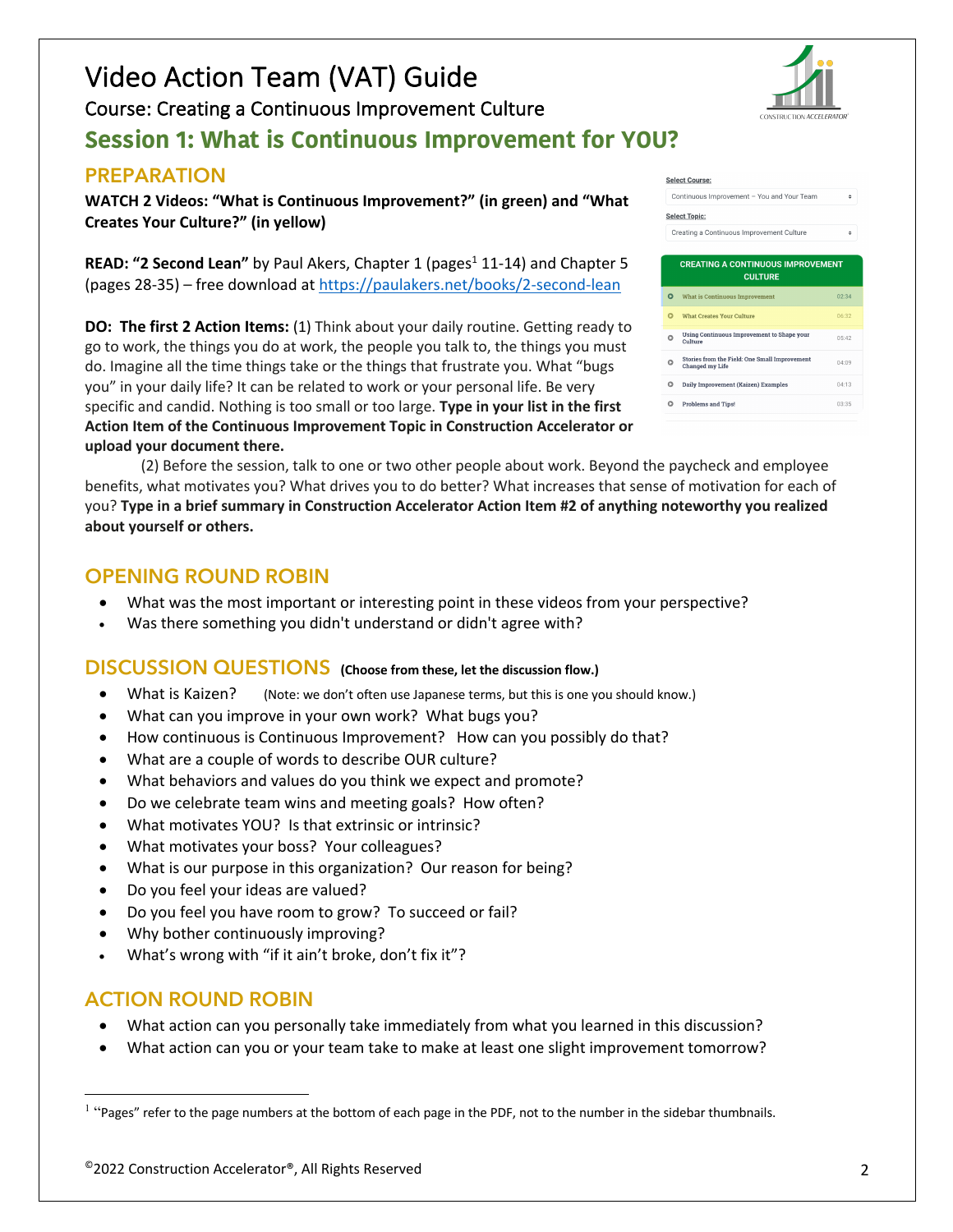# Video Action Team (VAT) Guide Course: Creating a Continuous Improvement Culture **PLUS/DELTA**



• What did you like about today's session and what would you change for the next time?

**TAKEAWAY ROUND ROBIN** *In two words what is your big Takeaway today?*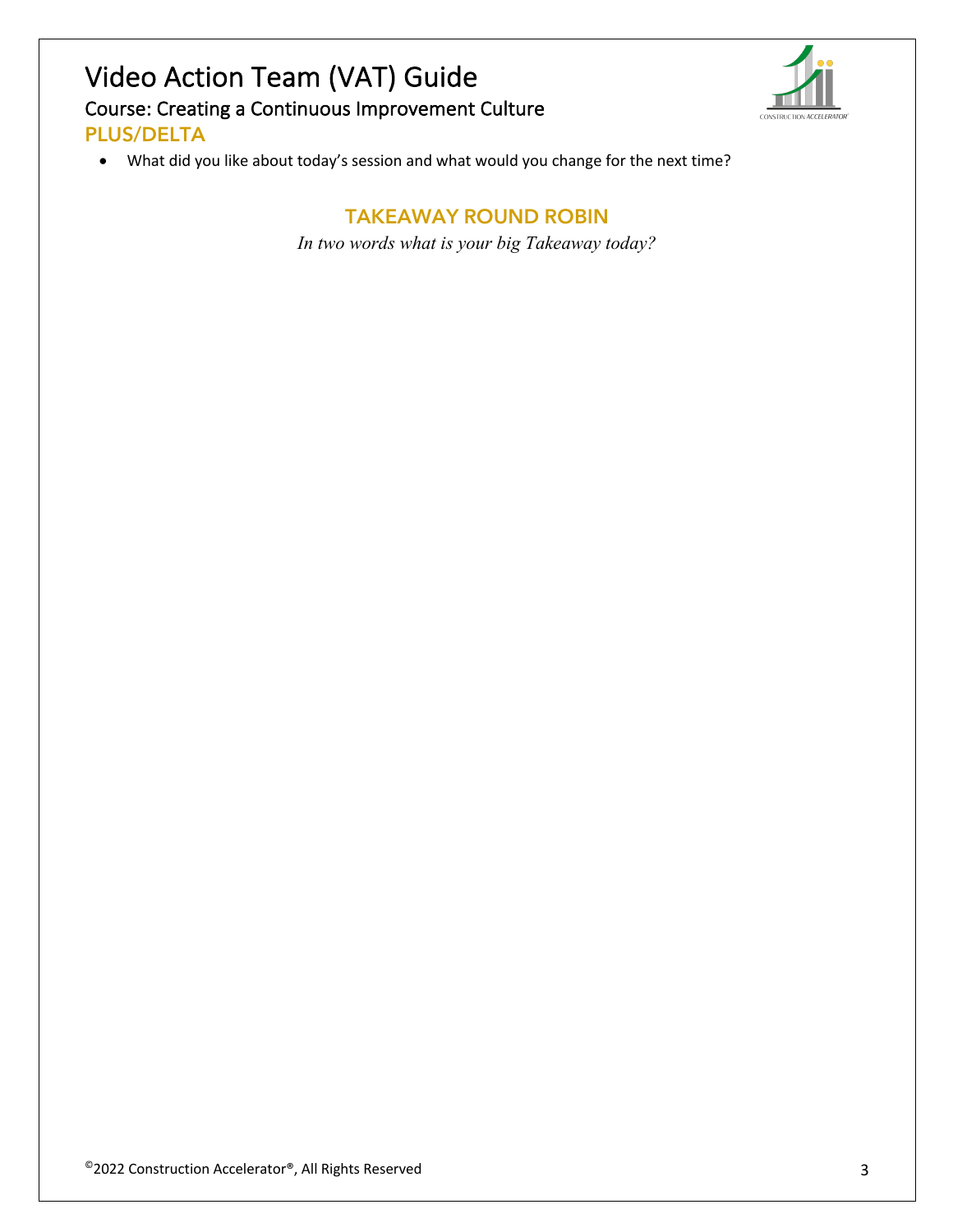$^\circ$ 2022 Construction Accelerator®, All Rights Reserved 4  $^4$ 

# Video Action Team (VAT) Guide

Course: Creating a Continuous Improvement Culture

### **Session 2: Let's create a Continuous Improvement culture!**

### **PREPARATION**

**WATCH 2 Videos: "Using Continuous Improvement to Shape Your Culture" (in green) and "Stories from the Field: One Small Improvement Changed my Life" (in yellow)**

**READ: "2 Second Lean"** by Paul Akers, Chapter 8 "Let's Build a Lean Culture" (pages 51-59) – free download at https://paulakers.net/books/2-second-lean

**DO: The 3rd Action Item:** (3) Review your list of what bugs you and select one of those or others you think of to improve and make one small improvement each day for a week. Briefly list each here. **Type in your descriptions in the 3rd Action Item of the Continuous Improvement Topic in Construction Accelerator or upload your document there.**

### **OPENING ROUND ROBIN**

- What was the most important or interesting point in these videos from your perspective?
- Could you see yourself being the person in the video changing the lives of others with one small improvement?
- Was there something you didn't understand or didn't agree with?

### **DISCUSSION QUESTIONS**

- What things have you been over-complicating?
- What are the top 3 things you need to simplify for your team to succeed?
- How will you share those improvements with your team tomorrow?
- How will you get their buy-in so it's not YOUR idea alone?
- Does our current organization's culture set an expectation for Continuous Improvement?
- What can you do if you encounter improvement-resistance from part of the organization?
- How could we "inspect" Continuous Improvement DAILY?
- At what times or meetings can we share Continuous Improvement stories and offer praise?
- When could we do a Waste Walk to spot other areas for improvement?
- How can we impact our organization's culture to foster daily Continuous Improvement?
- What things are you doing to grow the people over whom you have influence?

### **ACTION ROUND ROBIN**

- What's one thing you are going to start doing tomorrow to grow people?
- What is the first thing you will simplify tomorrow for your team to better succeed?

### **PLUS/DELTA**

• What did you like about today's session and what would you change for the next time?

### **TAKEAWAY ROUND ROBIN**

*In two words what is your big Takeaway today?*



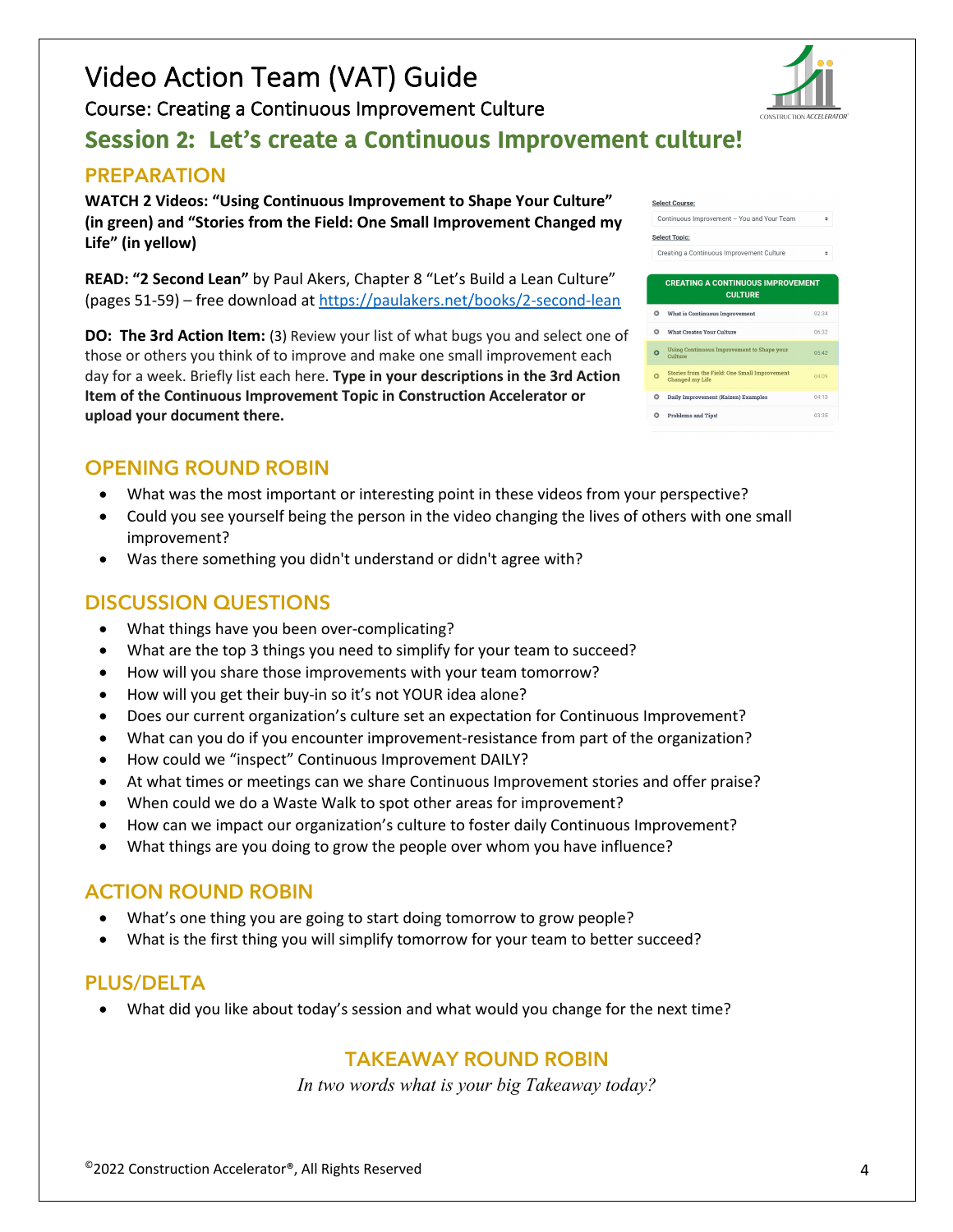# Video Action Team (VAT) Guide

Course: Creating a Continuous Improvement Culture

### **Session 3: Daily Improvement Stories – Others and Yours**

### **PREPARATION**

**WATCH 2 Videos: "Daily Improvement (Kaizen) Examples" (in green) and "Problems and Tips!" (in yellow)**

**READ: "2 Second Lean"** by Paul Akers, Chapter 7 "Let's Think Like Hoks!" (pages 42-50) and Chapter 9 "Beyond the Morning Meeting" (pages 60-65) – free download at https://paulakers.net/books/2-second-lean

**DO: The last 2 Action Items:** (4) Continue making small improvements each day for a week, but this time, make a short before and after video of one of your improvements. Keep it short, under a minute total! Edit it together on your phone, or just upload two short videos. **Upload your video in Construction Accelerator and bring it on your phone to show others.**

(5) Talk to someone else who is also making small daily improvements in your

company, or if no one else is, talk to them about the idea. Either help them talk through improvements they could make to the things they do on a daily basis, or talk to them about the improvements they have already made. And make sure to tell them what a great job they're doing! Ask them, "Is this something you can commit to doing on a regular basis?" **Bring your results to the session to report.**

### **OPENING ROUND ROBIN**

• Take turns showing your homemade videos or telling your story of talking with others. (Everyone must offer at least one video or one story.)

### **DISCUSSION QUESTIONS**

- What did you think of Hoks simplifying 5S into 3S (sweep, sort, standardize)?
- How could you use the Hoks example of using 3S to create team bonding and pride?
- Hoks said, "Lean is simple to the core." Last session you talked about ways to uncomplicate it. What have you experienced?
- What do you think of Paul Akers' 5-10 minute "morning meeting"? Do you do that?
- Could you show a 3-4 minute video to your team every morning?
- What the biggest thing that frustrates your making daily improvements?
- What's your biggest joy at making daily improvements?
- What are some ideas for making CI a habit?
- Who did you praise today?
- Have you taken CI home with you? Can you tell a story about an improvement you made at home? (Warning: avoid coercing your spouse into it.)
- What will you do if you miss a couple of days of improvement?

### **ACTION ROUND ROBIN**

• How will you help each other to keep making one small improvement daily?

#### **PLUS/DELTA**

• What did you like about today's session and what would you change for future Study Action Team sessions you may participate in or help organize?

### **TAKEAWAY ROUND ROBIN**

*In two words what is your big Takeaway today?*